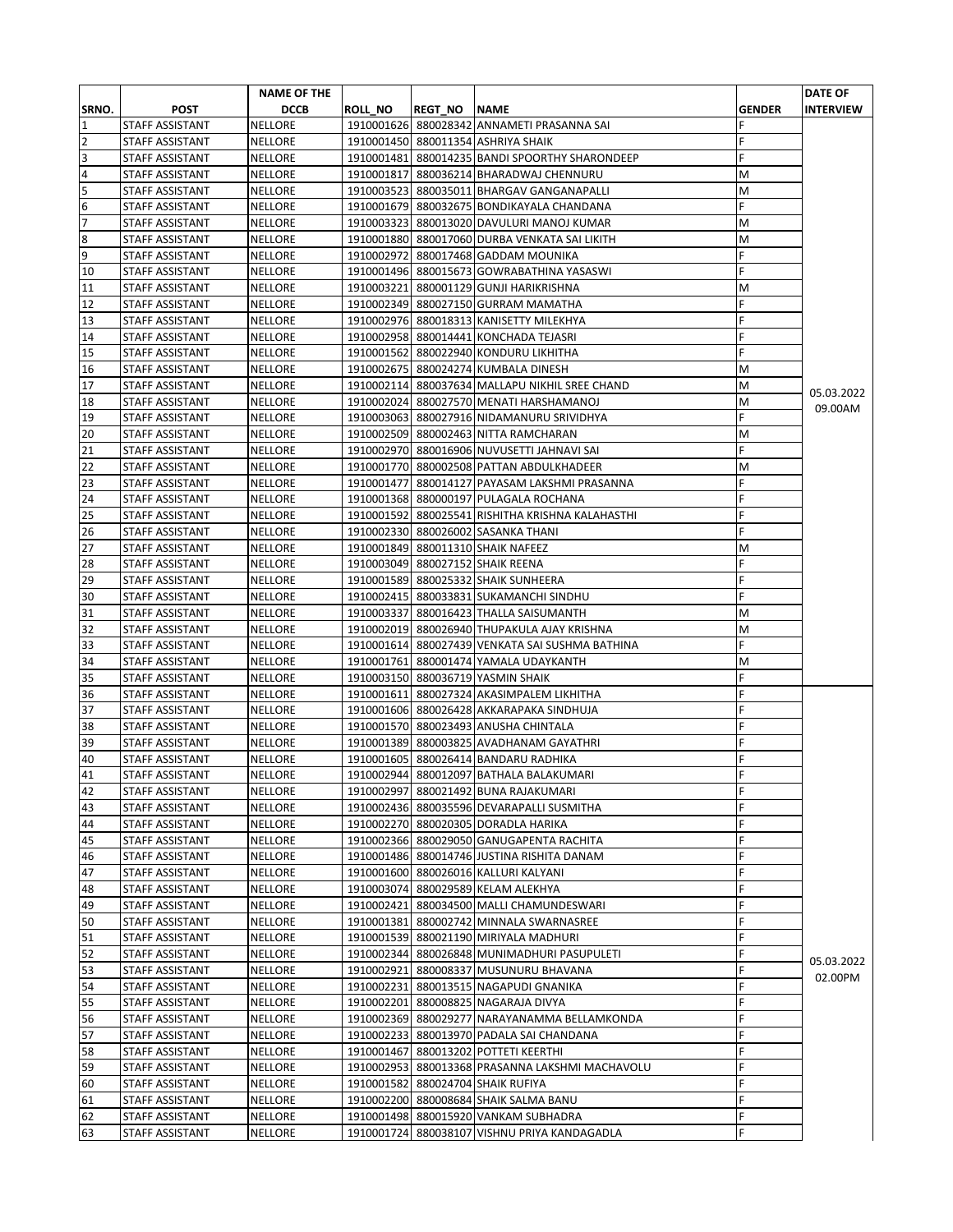| 64  | STAFF ASSISTANT | <b>NELLORE</b> |            | 1910001654 880030603 YANAMALA MANJULA               | F |            |
|-----|-----------------|----------------|------------|-----------------------------------------------------|---|------------|
|     | STAFF ASSISTANT |                |            |                                                     |   |            |
| 65  |                 | <b>NELLORE</b> |            | 1910001865 880014442 ANCHIPAKA SAI KUMAR            | M |            |
| 66  | STAFF ASSISTANT | <b>NELLORE</b> |            | 1910003080 880030248 BHIMATHATI SUMA                | F |            |
| 67  | STAFF ASSISTANT | <b>NELLORE</b> |            | 1910003369 880021096 DHARMARAO D P                  | M |            |
| 68  | STAFF ASSISTANT | <b>NELLORE</b> |            | 1910002543 880006090 GALINKI BALAJI                 | М |            |
| 69  | STAFF ASSISTANT | <b>NELLORE</b> |            | 1910003365 880020579 GOLAGAMUDI SRIHARI             | M |            |
| 70  | STAFF ASSISTANT | <b>NELLORE</b> |            | 1910003131 880034232 JOHNHAVI SANAGALA              | F |            |
| 71  | STAFF ASSISTANT | <b>NELLORE</b> |            | 1910003376 880021415 KARTHEEK BEZAWADA              | M |            |
| 72  | STAFF ASSISTANT | <b>NELLORE</b> |            | 1910001825 880007348 KUDARI VINESH BABU             | м |            |
| 73  | STAFF ASSISTANT | <b>NELLORE</b> |            | 1910001634 880029156 MARTHATI SREE DURGA            |   |            |
| 74  | STAFF ASSISTANT | <b>NELLORE</b> |            | 1910002913 880006820 NAMBURI ANJALI                 | F |            |
|     | STAFF ASSISTANT |                |            |                                                     |   |            |
| 75  |                 | <b>NELLORE</b> |            | 1910002090 880034765 NAVURU JEEVAN TEJA             | М |            |
| 76  | STAFF ASSISTANT | <b>NELLORE</b> |            | 1910002526 880004048 PAPITHAM SUDHEER BABU          | М |            |
| 77  | STAFF ASSISTANT | <b>NELLORE</b> |            | 1910002226 880012489 SADHU INDU                     | F |            |
| 78  | STAFF ASSISTANT | <b>NELLORE</b> |            | 1910003421 880025946 SRIDHAR PAMBADI                | М |            |
| 79  | STAFF ASSISTANT | <b>NELLORE</b> |            | 1910003044 880026749 VATAMBETI KAVITHA              | F |            |
| 80  | STAFF ASSISTANT | <b>NELLORE</b> |            | 1910001794 880004791 YESHWANTH KOMMERLA             | м |            |
| 81  | STAFF ASSISTANT | NELLORE        |            | 1910001604 880026408 BALIKIRI KEJIYA                | F |            |
| 82  | STAFF ASSISTANT | <b>NELLORE</b> |            | 1910001642 880029737 BHUMANA KEERTHI SUDHA          |   |            |
| 83  | STAFF ASSISTANT | <b>NELLORE</b> |            | 1910002278 880021598 DHANYASI VENKATA ANUSHA        |   |            |
| 84  | STAFF ASSISTANT | <b>NELLORE</b> |            | 1910002906 880005900 GOTTIPUDI JEEVANA              |   |            |
| 85  | STAFF ASSISTANT | <b>NELLORE</b> |            | 1910001445 880011131 KATHARI AMARESWARI VISHNUPRIYA | F |            |
|     |                 |                |            |                                                     |   |            |
| 86  | STAFF ASSISTANT | <b>NELLORE</b> |            | 1910002905 880005353 PAVANI CHANDRIKA BANDLAMUDI    |   |            |
| 87  | STAFF ASSISTANT | <b>NELLORE</b> |            | 1910001651 880030512 SATHULURU VASANTHI             | F | 06.03.2022 |
| 88  | STAFF ASSISTANT | <b>NELLORE</b> |            | 1910001465 880013095 SUPRAJA MANDA                  |   | 09.00AM    |
| 89  | STAFF ASSISTANT | <b>NELLORE</b> |            | 1910002878 880002801 ULAVAPATI ANITHA               | F |            |
| 90  | STAFF ASSISTANT | <b>NELLORE</b> |            | 1910002392 880032021 AVULA MAMATHA                  | F |            |
| 91  | STAFF ASSISTANT | <b>NELLORE</b> |            | 1910002731 880028983 BUDURU SRIHARI                 | M |            |
| 92  | STAFF ASSISTANT | <b>NELLORE</b> |            | 1910003350 880017622 LOKESH KUMAR YAKASIRI          | M |            |
| 93  | STAFF ASSISTANT | <b>NELLORE</b> |            | 1910002557 880007706 MAHENDRA AVULA                 | М |            |
| 94  | STAFF ASSISTANT | <b>NELLORE</b> |            | 1910002669 880023983 MOTURI NARASIMHA RAO           | M |            |
|     |                 |                |            |                                                     |   |            |
| 95  | STAFF ASSISTANT | <b>NELLORE</b> |            | 1910003318 880012560 POTLURU VAMSI                  | м |            |
| 96  | STAFF ASSISTANT | <b>NELLORE</b> |            | 1910002714 880027429 RAGI LAKSHMAN KUMAR            | M |            |
| 97  | STAFF ASSISTANT | <b>NELLORE</b> |            | 1910001472 880013643 RASAGIRI RAMANI                | F |            |
| 98  | STAFF ASSISTANT | <b>NELLORE</b> |            | 1910001524 880019408 KANAGALURU SRILATHA            | F |            |
| 99  | STAFF ASSISTANT | <b>NELLORE</b> |            | 1910003225 880001613 KODURU KESAVARAM               | м |            |
| 100 | STAFF ASSISTANT | <b>NELLORE</b> |            | 1910001596 880025696 MALLEMBAKU GEETHA              | F |            |
| 101 | STAFF ASSISTANT | <b>NELLORE</b> |            | 1910002126 880039130 MANOJKUMAR CHOPPARAPU          | М |            |
| 102 | STAFF ASSISTANT | <b>NELLORE</b> |            | 1910002941 880011541 CHALLA BHANUMATHI              | F |            |
| 103 | STAFF ASSISTANT | <b>NELLORE</b> |            | 1910002022 880027308 HARI KRISHNA MACHAVARAM        | М |            |
| 104 | STAFF ASSISTANT | <b>NELLORE</b> |            | 1910003285 880007986 KANNA SUKUMAR                  | M |            |
| 105 | STAFF ASSISTANT | <b>NELLORE</b> |            | 1910002409 880033256 KETHARAJU LAKSHMI PRIYA        | F |            |
| 106 | STAFF ASSISTANT | <b>NELLORE</b> |            | 1910001776 880002809 LAKSHMI SRAVAN KUMAR ANDAGONDA | M |            |
|     |                 |                |            |                                                     |   |            |
| 107 | STAFF ASSISTANT | <b>NELLORE</b> |            | 1910001464 880012912 MUNAGALA VINEELA               | F |            |
| 108 | STAFF ASSISTANT | <b>NELLORE</b> |            | 1910002585 880011913 NIZAMPATNAM SIVAKRISHNA        | М |            |
| 109 | STAFF ASSISTANT | <b>NELLORE</b> | 1910002434 | 880035518 PANDIRI RAMADEVI                          | F |            |
| 110 | STAFF ASSISTANT | NELLORE        |            | 1910003034 880025801 PONDURU SUREKHA                | F |            |
| 111 | STAFF ASSISTANT | NELLORE        |            | 1910001841 880009884 SADU ACHUTHNARAHARI            | М |            |
| 112 | STAFF ASSISTANT | NELLORE        | 1910003344 | 880016936 THUPILI PRADEEP KUMAR                     | М |            |
| 113 | STAFF ASSISTANT | NELLORE        |            | 1910002325 880025768 YEMPULURU MUKUNDA              | F |            |
| 114 | STAFF ASSISTANT | NELLORE        |            | 1910002267 880019670 BATTA SUMA                     | F |            |
| 115 | STAFF ASSISTANT | <b>NELLORE</b> |            | 1910003125 880033504 BHOGILINGAM BHUVANESWARI       | F |            |
| 116 |                 | NELLORE        | 1910001637 | 880029329 JONNALAGADDA VENKATA DIVYA SUSHMA         | F |            |
|     | STAFF ASSISTANT |                |            |                                                     |   |            |
| 117 | STAFF ASSISTANT | NELLORE        |            | 1910002984 880018922 MAMATHA DEGA                   | F |            |
| 118 | STAFF ASSISTANT | NELLORE        |            | 1910002251 880016829 MANNEPALLI MANJUSHA            | F |            |
| 119 | STAFF ASSISTANT | NELLORE        |            | 1910003126 880033729 PARCHURU KAVITHARANI           | F |            |
| 120 | STAFF ASSISTANT | <b>NELLORE</b> |            | 1910002900 880004650 PASALA RUPA RANI               | F |            |
| 121 | STAFF ASSISTANT | NELLORE        |            | 1910001696 880035159 YENETI YAMINI                  | F |            |
| 122 | STAFF ASSISTANT | <b>NELLORE</b> |            | 1910001800 880005659 AVULA LOKESH                   | М |            |
| 123 | STAFF ASSISTANT | <b>NELLORE</b> |            | 1910001557 880022471 JAMALLA VANI                   | F | 06.03.2022 |
| 124 | STAFF ASSISTANT | <b>NELLORE</b> |            | 1910001497 880015782 JANGA SUPRAJA                  | F | 02.00PM    |
| 125 | STAFF ASSISTANT | NELLORE        |            | 1910001854 880012164 KALIMILI ROHITH                | М |            |
| 126 | STAFF ASSISTANT | <b>NELLORE</b> |            | 1910003485 880032760 KOPPOLU MAHESH KUMAR           | м |            |
|     |                 |                |            |                                                     | F |            |
| 127 | STAFF ASSISTANT | NELLORE        |            | 1910001593 880025580 MANASA RAVANAPURAM             |   |            |
| 128 | STAFF ASSISTANT | NELLORE        |            | 1910001767 880002341 METTEM SREENIVASACHAKRAVARTHY  | M |            |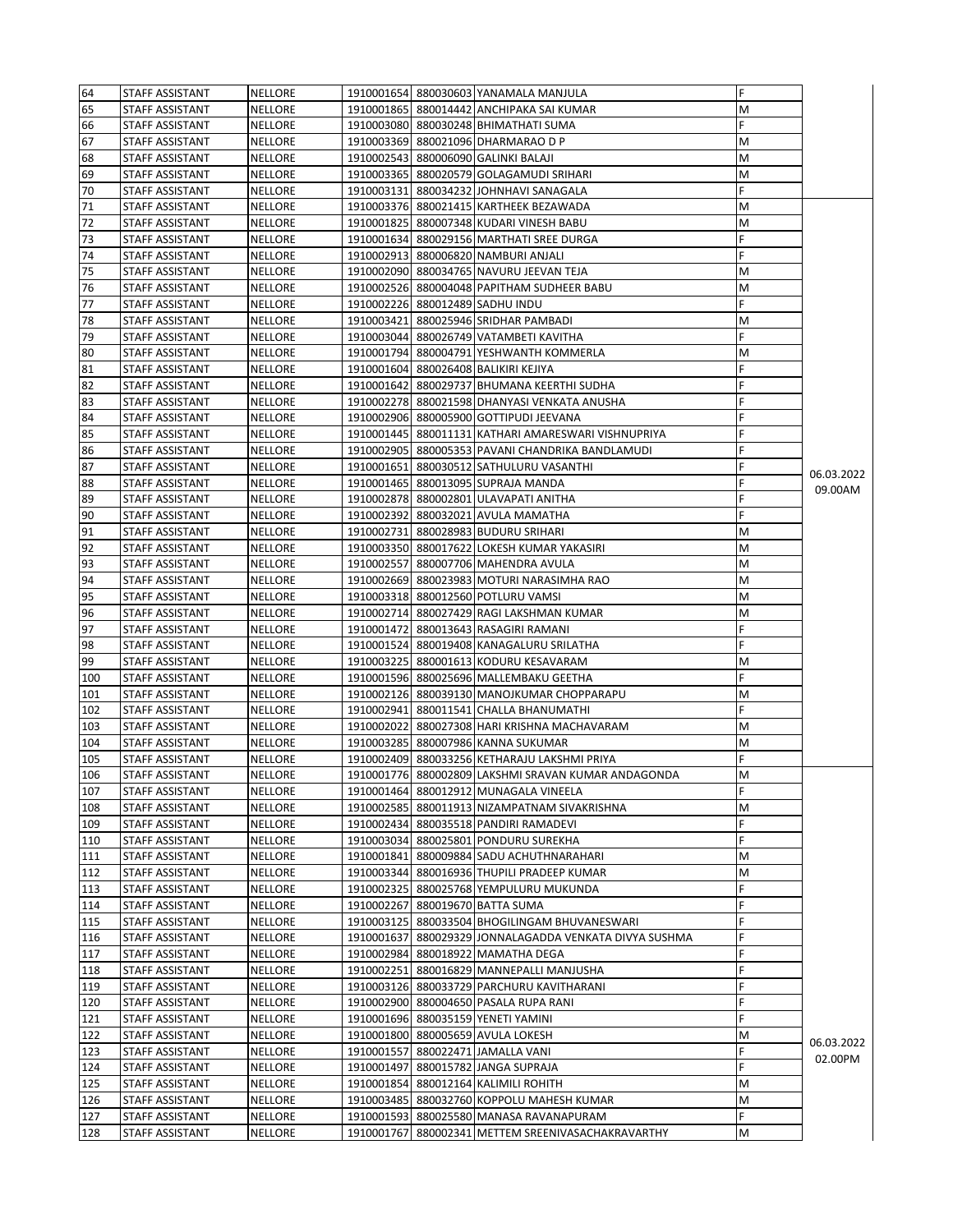| 129 | <b>STAFF ASSISTANT</b> | <b>NELLORE</b> |            | 1910002336 880026326 PADMA LEELA J S           |   |
|-----|------------------------|----------------|------------|------------------------------------------------|---|
| 130 | <b>STAFF ASSISTANT</b> | <b>NELLORE</b> |            | 1910002075 880033529 PERUMALLA VAMSI KRISHNA   | M |
| 131 | <b>STAFF ASSISTANT</b> | <b>NELLORE</b> |            | 1910001874 880015560 RAGHAVENDRA KOTURU        | M |
| 132 | <b>STAFF ASSISTANT</b> | <b>NELLORE</b> |            | 1910001837 880009429 SUNAND KUMAR ARUSURU      | M |
| 133 | <b>STAFF ASSISTANT</b> | <b>NELLORE</b> |            | 1910002356 880027795 UBBARAPU LAKSHMI PRASANNA |   |
| 134 | <b>STAFF ASSISTANT</b> | <b>NELLORE</b> |            | 1910001442 880010995 MOHAMMED AYESHA YASEEN    |   |
| 135 | <b>STAFF ASSISTANT</b> | <b>NELLORE</b> |            | 1910001519 880018900 SHAIK KARISHMA            |   |
| 136 | <b>STAFF ASSISTANT</b> | <b>NELLORE</b> |            | 1910001482 880014326 SHAIK RUBEENA             |   |
| 137 | <b>STAFF ASSISTANT</b> | <b>NELLORE</b> |            | 1910001631 880028656 SHAIK SHAHINA             |   |
| 138 | <b>STAFF ASSISTANT</b> | <b>NELLORE</b> |            | 1910002137 880003978 PALADUGU SAI VANDANA      |   |
| 139 | <b>STAFF ASSISTANT</b> | <b>NELLORE</b> | 1910002863 | 880000124 POTTETI PRASANTH                     | M |
| 140 | <b>STAFF ASSISTANT</b> | <b>NELLORE</b> |            | 1910002862 880038366 VADDARAPU GANGADHAR       | M |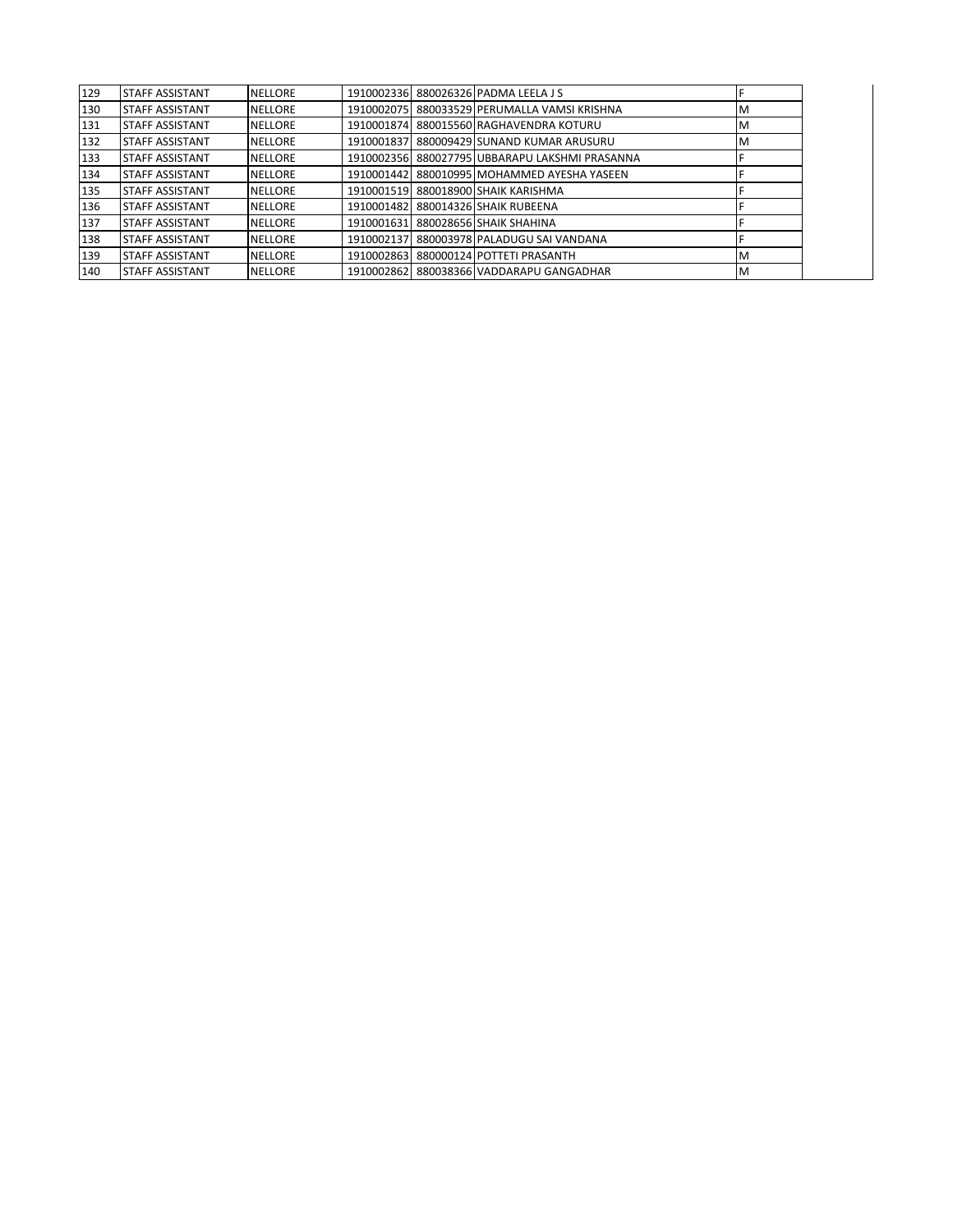|       |                             | <b>NAME OF</b> |                |                     |                                                         |               | <b>DATE OF</b>   |
|-------|-----------------------------|----------------|----------------|---------------------|---------------------------------------------------------|---------------|------------------|
| SRNO. | <b>POST</b>                 | THE DCCB       | <b>ROLL_NO</b> | <b>REGT_NO NAME</b> |                                                         | <b>GENDER</b> | <b>INTERVIEW</b> |
|       | 1 ASSISTANT MANAGER         | <b>NELLORE</b> |                |                     | 1910000513 880014411 ANCHIPAKA SAI KUMAR                | м             |                  |
|       | 2 ASSISTANT MANAGER         | NELLORE        |                |                     | 1910000268 880028262 ANNAMETI PRASANNA SAI              | F             |                  |
|       | 3 ASSISTANT MANAGER         | <b>NELLORE</b> |                |                     | 1910000438 880004385 BHARADWAJ CHENNURU                 | M             |                  |
|       | 4 ASSISTANT MANAGER         | <b>NELLORE</b> |                |                     | 1910000287 880029727 BHUMANA KEERTHI SUDHA              | F             |                  |
|       | 5 ASSISTANT MANAGER         | <b>NELLORE</b> |                |                     | 1910000233 880025641 BONDIKAYALA CHANDANA               | F             |                  |
|       | 6 ASSISTANT MANAGER         | <b>NELLORE</b> |                |                     | 1910000844 880026964 BONTHU SSV SUBRAHMANYA RAMA ANUSHA | F             |                  |
|       | 7 ASSISTANT MANAGER         | <b>NELLORE</b> |                |                     | 1910000523 880015203 DEVALLA CHANDRA SEKHAR             | M             |                  |
|       | 8 ASSISTANT MANAGER         | <b>NELLORE</b> |                |                     | 1910000533 880017117 DURBA VENKATA SAI LIKITH           | M             |                  |
|       | 9 ASSISTANT MANAGER         | <b>NELLORE</b> |                |                     | 1910000786 880018791 DUVVURU MAHATHI                    | F             |                  |
|       | 10 ASSISTANT MANAGER        | <b>NELLORE</b> |                |                     | 1910000080 880009859 GOWRABATHINA YASASWI               | F             |                  |
|       | 11 ASSISTANT MANAGER        | <b>NELLORE</b> |                |                     | 1910001008 880018334 GUDURU VENKATA SIVA SUHAS REDDY    | M             |                  |
|       | 12 ASSISTANT MANAGER        | <b>NELLORE</b> |                |                     | 1910000316 880032995 KALLURI KALYANI                    | F             | 03.03.2022       |
|       | 13 ASSISTANT MANAGER        | <b>NELLORE</b> |                |                     | 1910000151 880016186 KANAGALURU SRILATHA                | F             | 09.00AM          |
|       | 14 ASSISTANT MANAGER        | <b>NELLORE</b> |                |                     | 1910000462 880022946 KATABATHINA SURESH                 | M             |                  |
|       | 15 ASSISTANT MANAGER        | <b>NELLORE</b> |                |                     | 1910000203 880023111 KONDURU LIKHITHA                   | F             |                  |
|       | 16 ASSISTANT MANAGER        | <b>NELLORE</b> |                |                     | 1910001198 880036485 MALLAPU NIKHIL SREE CHAND          | M             |                  |
|       | 17 ASSISTANT MANAGER        | <b>NELLORE</b> |                |                     | 1910000552 880019645 MANNEPALLI SAI DINESH              | M             |                  |
|       | 18 ASSISTANT MANAGER        | <b>NELLORE</b> |                |                     | 1910000183 880021297 MIRIYALA MADHURI                   | F             |                  |
|       | 19 ASSISTANT MANAGER        | <b>NELLORE</b> |                |                     | 1910000115 880012886 MUNAGALA VINEELA                   | F             |                  |
|       | <b>20 ASSISTANT MANAGER</b> | <b>NELLORE</b> |                |                     | 1910000680 880013625 NALLABANTU VIKAS BABU              | M             |                  |
|       | 21 ASSISTANT MANAGER        | <b>NELLORE</b> |                |                     | 1910000656 880008831 NANDIMANDALAM KRISHNA SAI          | M             |                  |
|       | 22 ASSISTANT MANAGER        | <b>NELLORE</b> |                |                     | 1910000112 880012748 NATTETI RAMADEVI                   | F             |                  |
|       | 23 ASSISTANT MANAGER        | <b>NELLORE</b> |                |                     | 1910000143 880015656 PAKANI PRIYANKA                    | F             |                  |
|       | 24 ASSISTANT MANAGER        | <b>NELLORE</b> |                |                     | 1910000419 880002485 PATTAN ABDULKHADEER                | M             |                  |
|       | 25 ASSISTANT MANAGER        | <b>NELLORE</b> |                |                     | 1910000035 880003388 PAYASAM LAKSHMI PRASANNA           | F             |                  |
|       | 26 ASSISTANT MANAGER        | <b>NELLORE</b> |                |                     | 1910000682 880000006 POSANA UJWALA KRISHNA              | F             |                  |
|       | 27 ASSISTANT MANAGER        | <b>NELLORE</b> |                |                     | 1910000016 880000613 PULAGALA ROCHANA                   | F             |                  |
|       | 28 ASSISTANT MANAGER        | <b>NELLORE</b> |                |                     | 1910001245 880029607 RAJESH SANKALA                     | M             |                  |
|       | 29 ASSISTANT MANAGER        | <b>NELLORE</b> |                |                     | 1910001281 880032518 RAMAGIRI HARSHA VARDHAN            | M             |                  |
|       | 30 ASSISTANT MANAGER        | <b>NELLORE</b> |                |                     | 1910000231 880025412 RISHITHA KRISHNA KALAHASTHI        | F             |                  |
|       | 31 ASSISTANT MANAGER        | <b>NELLORE</b> |                |                     | 1910000100 880011522 SHAIK ASHRIYA                      | F             |                  |
|       | 32 ASSISTANT MANAGER        | <b>NELLORE</b> |                |                     | 1910000404 880000970 SHAIK CHANBASHA                    | M             |                  |
|       | 33 ASSISTANT MANAGER        | <b>NELLORE</b> |                |                     | 1910000491 880009601 SHAIK NAFEEZ                       | M             |                  |
|       | 34 ASSISTANT MANAGER        | <b>NELLORE</b> |                |                     | 1910000408 880001470 YAMALA UDAYKANTH                   | M             |                  |
|       | 35 ASSISTANT MANAGER        | <b>NELLORE</b> |                |                     | 1910000045 880004480 YENDRAPU NOMESWARI                 | F             | 03.03.2022       |
|       | 36 ASSISTANT MANAGER        | <b>NELLORE</b> |                |                     | 1910000267 880028188 ALAHARI YAMINI                     | F             | 02.00PM          |
|       | 37 ASSISTANT MANAGER        | <b>NELLORE</b> |                |                     | 1910000128 880014147 BANDI SPOORTHY SHARONDEEP          | F             |                  |
|       | 38 ASSISTANT MANAGER        | <b>NELLORE</b> |                |                     | 1910000768 880015342 CHENI HARSHITHA                    | F             |                  |
|       | 39 ASSISTANT MANAGER        | <b>NELLORE</b> |                |                     | 1910000787 880018858 DUVVURU SAHITHI                    | F             |                  |
|       | 40 ASSISTANT MANAGER        | <b>NELLORE</b> |                |                     | 1910000279 880029187 JONNALAGADDA VENKATA DIVYA SUSHMA  | F             |                  |
|       | 41 ASSISTANT MANAGER        | NELLORE        |                |                     | 1910000131 880014191 JUSTINA RISHITA DANAM              | ۴             |                  |
|       | 42 ASSISTANT MANAGER        | <b>NELLORE</b> |                |                     | 1910000382 880039538 MARTHATI SREE DURGA                | F             |                  |
|       | 43 ASSISTANT MANAGER        | NELLORE        |                |                     | 1910000023 880001660 P CHANDANA                         | F             |                  |
|       | 44 ASSISTANT MANAGER        | <b>NELLORE</b> |                |                     | 1910000795 880019328 PULAGARA PRAVEENA                  | F             |                  |
|       | 45 ASSISTANT MANAGER        | <b>NELLORE</b> |                |                     | 1910000150 880016034 VANKAM SUBHADRA                    | F             |                  |
|       | 46 ASSISTANT MANAGER        | <b>NELLORE</b> |                |                     | 1910000335 880034533 VISALA PRASANTHI PALLEKONDA        | F             |                  |
|       | 47 ASSISTANT MANAGER        | <b>NELLORE</b> |                |                     | 1910000179 880020457 YANAMALA MANEESHA                  | F             |                  |
|       | 48 ASSISTANT MANAGER        | <b>NELLORE</b> |                |                     | 1910000247 880026693 AKKARAPAKA SINDHUJA                | F             |                  |
|       | 49 ASSISTANT MANAGER        | <b>NELLORE</b> |                |                     | 1910000198 880022491 BALIKIRI KEJIYA                    | F             |                  |
|       | 50 ASSISTANT MANAGER        | NELLORE        |                |                     | 1910000241 880026172 BANDARU RADHIKA                    | F             |                  |
|       | 51 ASSISTANT MANAGER        | <b>NELLORE</b> |                |                     | 1910000142 880015487 LAKSHMI CHAITHANYA CHIPPALA        | F             |                  |
|       | 52 ASSISTANT MANAGER        | <b>NELLORE</b> |                |                     | 1910000028 880002510 LAKSHMI PARVATHI KUKKAMALLA        | F             |                  |
|       | 53 ASSISTANT MANAGER        | <b>NELLORE</b> |                |                     | 1910001181 880033483 NAVURU JEEVAN TEJA                 | M             |                  |
|       | 54 ASSISTANT MANAGER        | <b>NELLORE</b> |                |                     | 1910000119 880013179 PUCHALAPALLI NEERAJAKSHI           | F             |                  |
|       | 55 ASSISTANT MANAGER        | <b>NELLORE</b> |                |                     | 1910000040 880003938 PUJALA KAVYA                       | F             |                  |
|       | 56 ASSISTANT MANAGER        | <b>NELLORE</b> |                |                     | 1910000294 880030414 SATHULURU VASANTHI                 | F             |                  |
|       | 57 ASSISTANT MANAGER        | <b>NELLORE</b> |                |                     | 1910000025 880002057 BALLI SUMA                         | F             |                  |
|       | 58 ASSISTANT MANAGER        | NELLORE        |                |                     | 1910000091 880011106 KATHARI AMARESWARI VISHNUPRIYA     | F             | 04.03.2022       |
|       | 59 ASSISTANT MANAGER        | <b>NELLORE</b> |                |                     | 1910000152 880016649 KOVI HIMABINDU                     | Ë             | 09.00AM          |
|       | 60 ASSISTANT MANAGER        | <b>NELLORE</b> |                |                     | 1910000173 880019805 THUMMURU RAJESWARI                 | F             |                  |
|       | 61 ASSISTANT MANAGER        | <b>NELLORE</b> |                |                     | 1910000879 880030327 ALLAM GNANITHA                     | F             |                  |
|       | 62 ASSISTANT MANAGER        | NELLORE        |                |                     | 1910000744 880011446 KOMARAGIRI GOWTHAMI                | F             |                  |